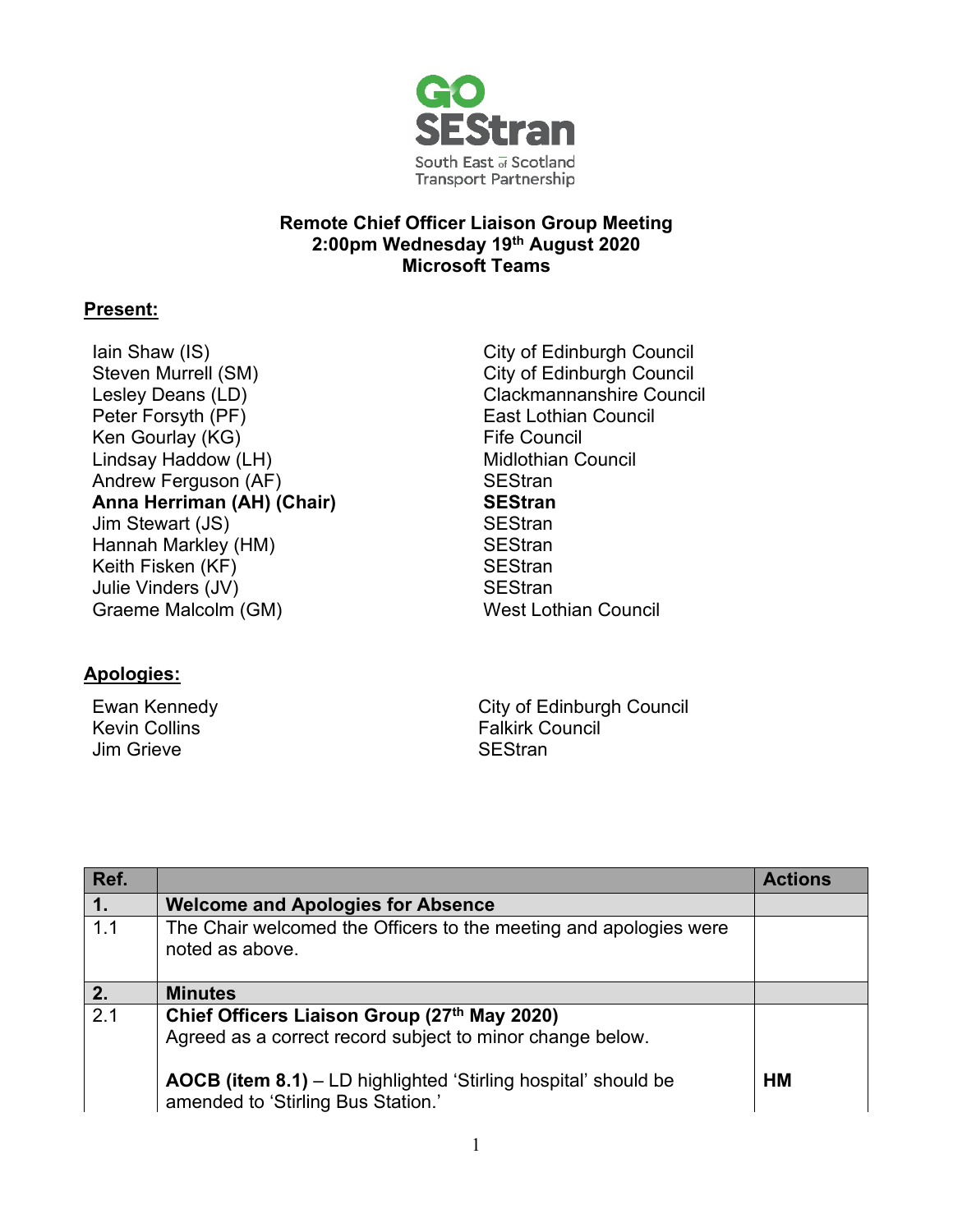| 3.  | <b>Audited Annual Accounts 2019/20</b>                                                                                                                                                                                                                                                                                                                                                                                                                                                                                                                                                                                        |                    |
|-----|-------------------------------------------------------------------------------------------------------------------------------------------------------------------------------------------------------------------------------------------------------------------------------------------------------------------------------------------------------------------------------------------------------------------------------------------------------------------------------------------------------------------------------------------------------------------------------------------------------------------------------|--------------------|
| 3.1 | IS explained the external audit is being conducted remotely and is<br>progressing slowly. The 30 <sup>th</sup> September is the normal time to report<br>but the Government has relaxed the Regulations so that this may run<br>to 30 <sup>th</sup> November this year. IS highlighted he met with auditors<br>recently to try get the audited accounts to the September Board<br>Meeting but there is possibility it might run beyond that. If so, a special<br>board meeting will have to be scheduled to have the accounts agreed<br>by the board.<br>Also agreed that a further meeting will have to be scheduled for the | <b>IS/SEStran</b>  |
|     | Performance & Audit Committee to agree the accounts if they miss<br>the current meeting.                                                                                                                                                                                                                                                                                                                                                                                                                                                                                                                                      | <b>Secretariat</b> |
| 4.  | <b>Trapeze - RTPI Proposal</b>                                                                                                                                                                                                                                                                                                                                                                                                                                                                                                                                                                                                |                    |
| 4.1 | JV gave an update on discussions with Trapeze about the Novus FX<br>software. There have been issues with the quality of data and the<br>Novus FX speed. The new Content Management System (CMS) has<br>been developed and the capacity management is being explored. JV<br>then mentioned SEStran will contact a specific colleague in each LA<br>to discuss any additional support/training needs required and how<br>SEStran can support this.                                                                                                                                                                             |                    |
|     | Agreed to bring back to next meeting of Chief Officers. In the<br>meantime, all Las to nominate suitable contacts                                                                                                                                                                                                                                                                                                                                                                                                                                                                                                             | <b>JV/All</b>      |
| 5.  | <b>National Cycle Training</b>                                                                                                                                                                                                                                                                                                                                                                                                                                                                                                                                                                                                |                    |
| 5.1 | JS gave a brief update on which schools SEStran have been<br>engaging with in terms of cycle training. However, training<br>opportunities have be very limited due to Covid. JS mentioned<br>SEStran will work with partners and Cycling Scotland into the new<br>school year.                                                                                                                                                                                                                                                                                                                                                |                    |
|     | JS will give an update at the next Chief Officers meeting (November<br>2020) once pupils are further into the school year.                                                                                                                                                                                                                                                                                                                                                                                                                                                                                                    | <b>JS</b>          |
| 6.  | <b>Tripshare</b>                                                                                                                                                                                                                                                                                                                                                                                                                                                                                                                                                                                                              |                    |
| 6.1 | JS referenced previous papers and raised a number of questions<br>(below) which set out a start point for some discussion.<br>What are the aspirations of every partner and aims for lift<br>sharing in their area?<br>How much resource is available to support achieving these<br>aims?<br>Is there a plan to promote and encourage car sharing within<br>their authority area?<br>Is there a plan for employee promotion and engagement in the<br>scheme?                                                                                                                                                                  |                    |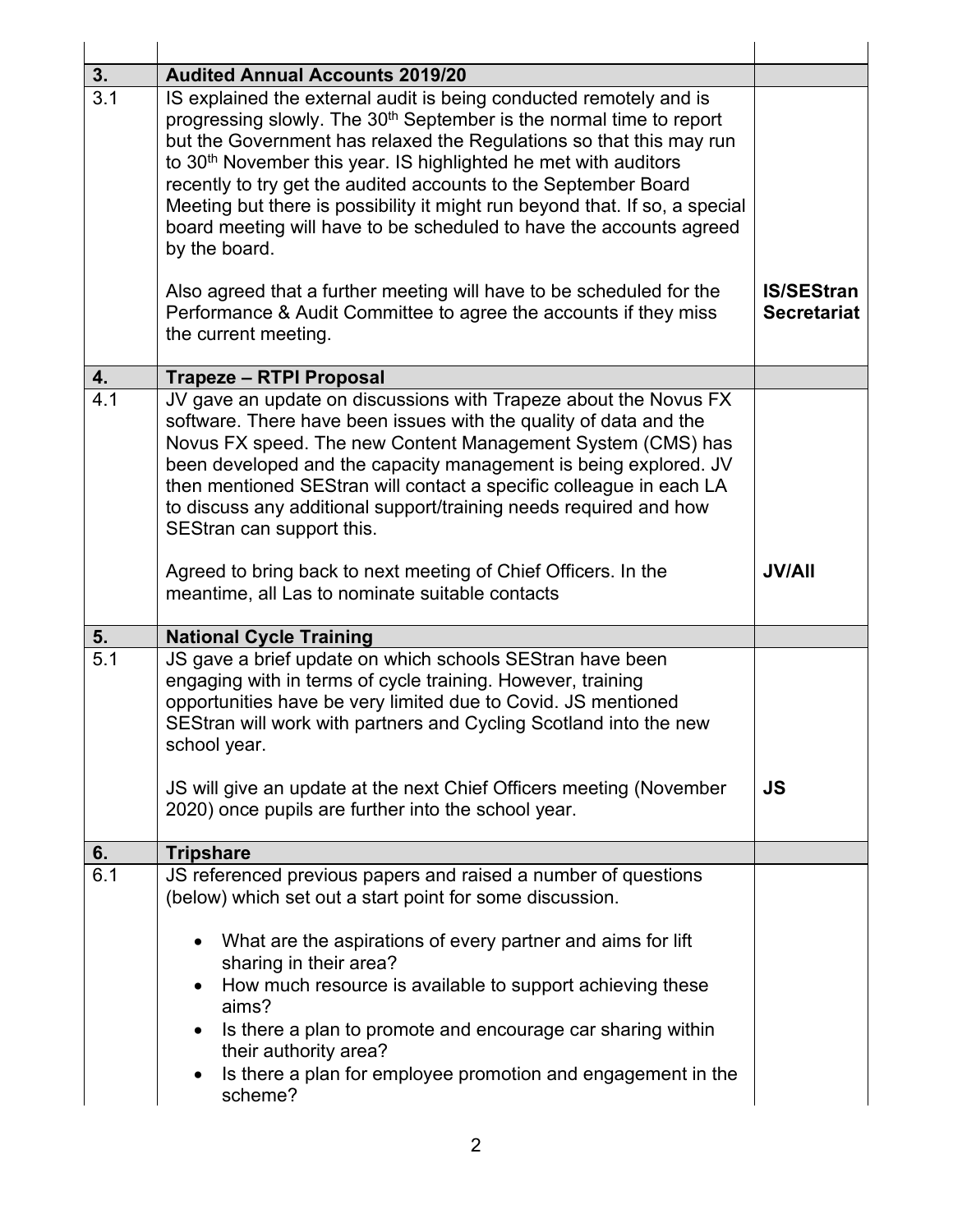There was a mixture of views across the group about what the next steps could be for liftsharing. Views expressed included: • Some partners were not comfortable with the idea of promotion at this time given the advice to work at home if possible and maintain physical distancing. Reference was made to evidence of minor outbreaks of COVID linked to car sharing. • Concerns about potential mixed messaging. Spaces for people is creating extra space for social distancing and there is resistance in some quarters to this due to loss of parking potential access to businesses etc. Therefore, promoting/encouraging a travel option in an enclosed space even when there is government guidance on safe car sharing may be considered contradictory. • Concerns about securing political support for funding and promoting this type of scheme at this time. • Should we continue the scheme when it is arguable that it is less able to fully deliver because of the current situation? • Should we continue the scheme given that duration of current situation is unknown? • Can the multi level scheme be reduced to a single level either permanently or for a period of time to reduce costs and reflect the current constraints on this transport options? • Can the scheme be temporarily suspended? • Could some research work focus on user needs and who the target audience for this should be going forward? • Main measure of success is the growth and retention of membership along with estimated carbon reduction savings that can be estimated for each of the communities under the trip share umbrella. • A change or suspension at this time will lose current membership effectively meaning a complete new start to the scheme. **Decision** The partners were of the view that liftsharing has a possible role to play and was a tool to help provide an alternative to single occupancy

car use, although its effectiveness at this point in time is challenging.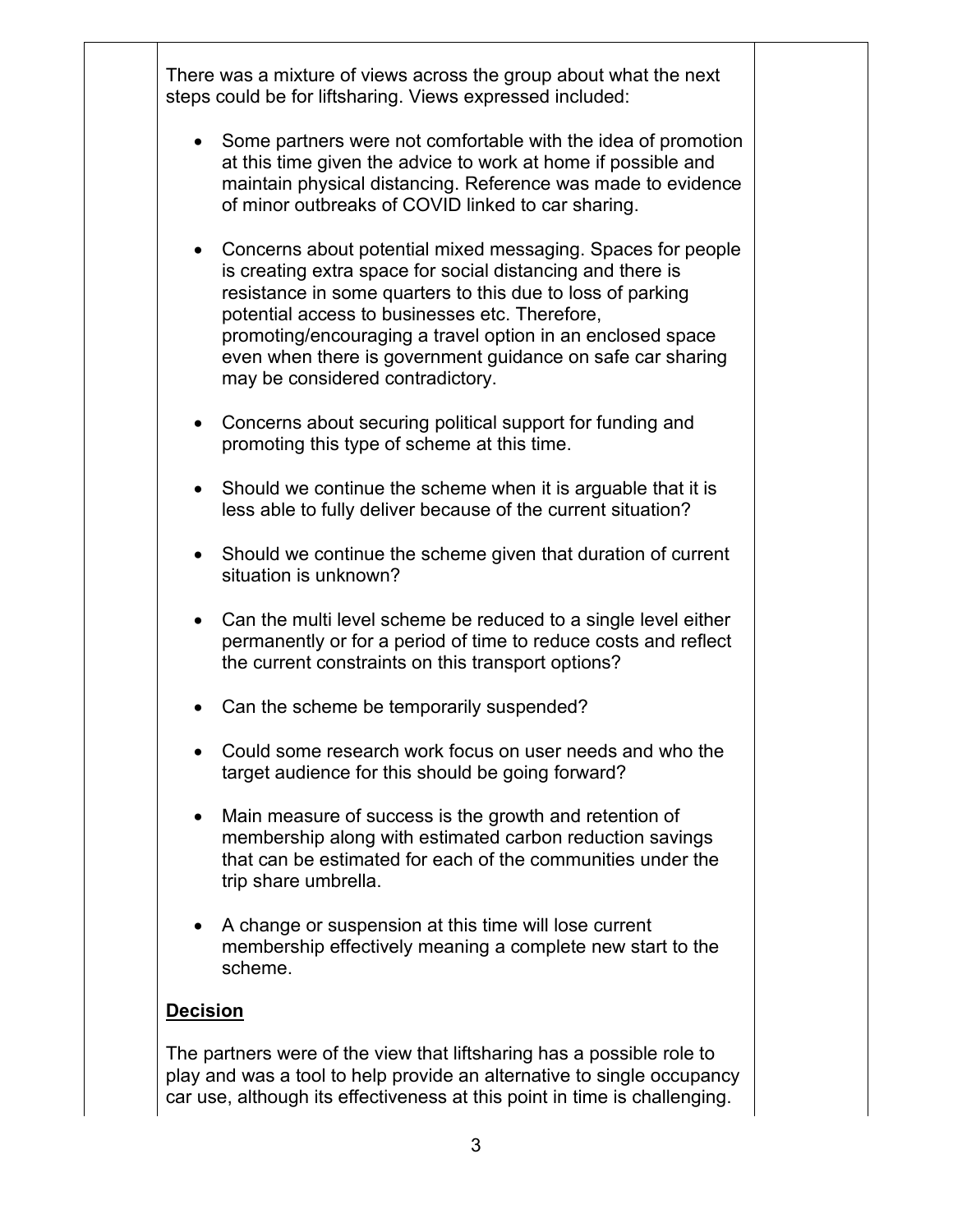|                  | Agreed to continue the scheme for 12 months based on the current<br>membership and reviewing how it could best be delivered in the<br>future. Continuity will be maintained whilst allowing a coordinated<br>cross regional set of priorities and targets to be developed to fully<br>deliver the benefits of liftsharing during the next 12 months when<br>travel demand and transport options will continue to be impacted by<br>the ongoing COVID-19 pandemic. | <b>JS/AF/AH</b> |
|------------------|-------------------------------------------------------------------------------------------------------------------------------------------------------------------------------------------------------------------------------------------------------------------------------------------------------------------------------------------------------------------------------------------------------------------------------------------------------------------|-----------------|
| 7.               | <b>Freight Study Update</b>                                                                                                                                                                                                                                                                                                                                                                                                                                       |                 |
| $\overline{7}.1$ | KF gave an update on the progress to date. The Local Raid<br>Development fund of £150 000 helped to complete this study which<br>was developed in partnership with Forth Ports.                                                                                                                                                                                                                                                                                   |                 |
|                  | The GO Forth Freight Study followed a STAG approach which<br>required extensive consultation, partnership working and the SEStran<br>steering group was chaired by Cllr Colin Davidson.                                                                                                                                                                                                                                                                           |                 |
|                  | The progress to date included undertaking a literature review with lots<br>of data and discussions with a number of partnerships. Road freight<br>flows within and out with the SEStran area were also established.                                                                                                                                                                                                                                               |                 |
|                  | KF also noted there is a requirement for change (economic change),<br>scope for change (potential for being SMARTER in industry within the<br>SEStran area) and requirement for intervention.                                                                                                                                                                                                                                                                     |                 |
|                  | The next steps will involve data sifting and the review will be<br>completed in August 2020. There is an initial consultation from August<br>- September 2020, however physical face to face meetings have<br>been affected. The is an overall benefit to develop an online portal.                                                                                                                                                                               |                 |
|                  | Stakeholder engagement will follow a tiered approach in September<br>2020 (online sessions). The case for change is due to be completed<br>by mid November 2020, then a further presentation will be given at<br>the next freight forum (November 2020).                                                                                                                                                                                                          |                 |
|                  | SM asked if there is a last mile element to this study. KF noted the<br>overall content of sustainable freight covers all mileage elements. LH<br>also mentioned it's likely this study can be transferred over different<br>freight origins.                                                                                                                                                                                                                     |                 |
| 8.               | <b>RTS Update</b>                                                                                                                                                                                                                                                                                                                                                                                                                                                 |                 |
| 8.1              | AH mentioned the Main Issues Report was completed by Jacobs and<br>has been developed for some months. There are emails about NPF4<br>concerning timescales and there are no more STPR2 interventions till<br>the end of the year. A brief is still being developed and a further<br>update will be given to Chief Officers at the next meeting.                                                                                                                  | <b>AH/JS</b>    |
| 9.               | <b>AOCB</b>                                                                                                                                                                                                                                                                                                                                                                                                                                                       |                 |